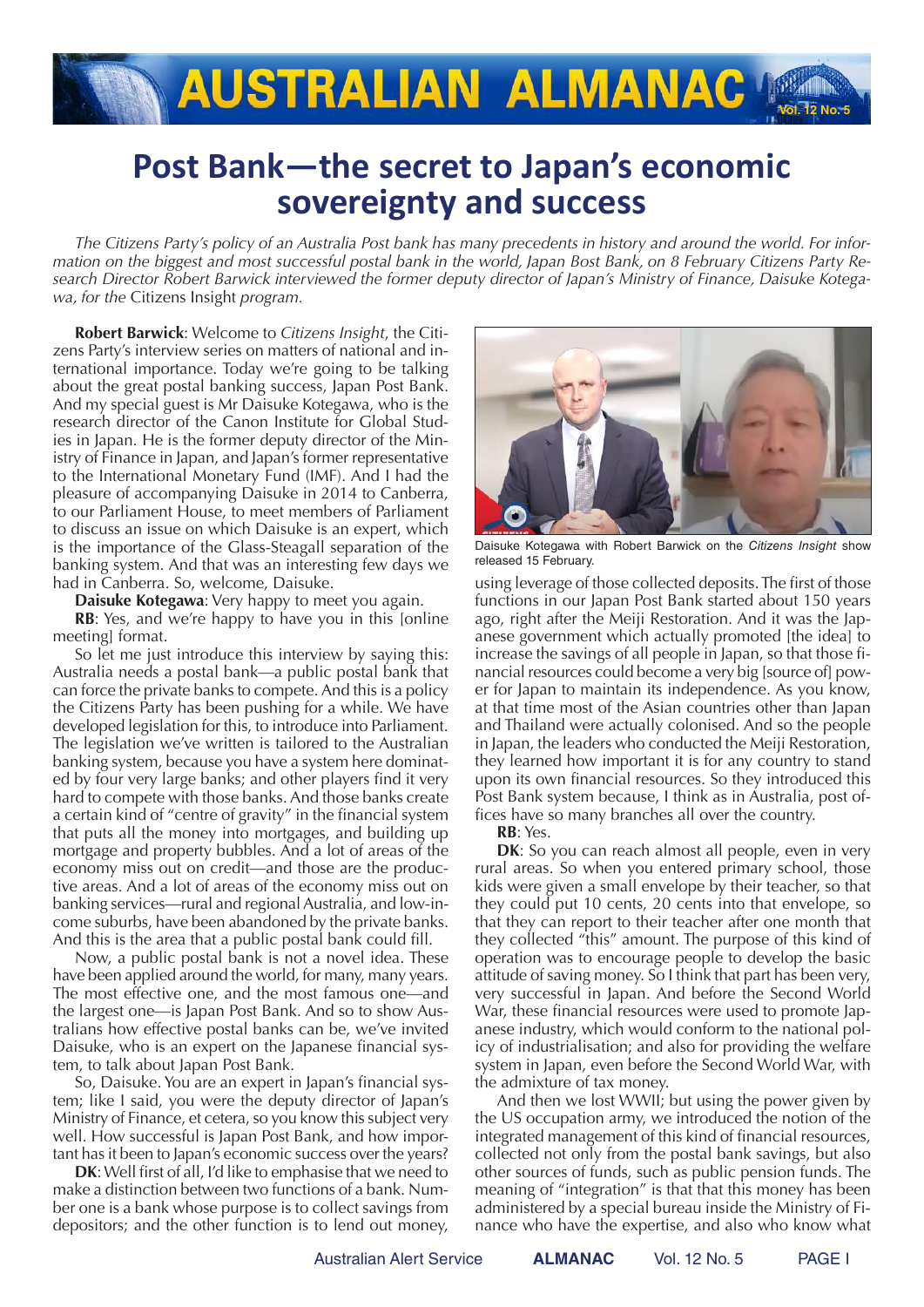## **Bank—the secret to Japan's economic sovereignty and suc**

will be the next year's major policy objective, so that these funds will be used in conformity with that kind of national objective. And this system has been very, very successful since 1945. For about 50 years, the fiscal loan and investment program, which was administered under the auspices of the Ministry of Finance, was a major vehicle for promoting the so-called "post-war economic miracle" in Japan.

**RB**: Daisuke, what you just referred to as the Fiscal Investment and Loan Program (FILP), you're saying this was a program the government administered; it drew its funds from borrowing from Japan Post Bank depositors, and pensioners I believe, and put those funds to work. And in that way Japan Post Bank savings became a key source of the investment that fuelled Japan's economic success. Who made the decision as to where those funds were invested?

**DK**: Ultimately, our Parliament. Every year the Minister of Finance drafts the plan of how to allocate those funds for the next budget year. And as you know, our fiscal year starts in April and ends in March. So the drafting process of the next year's plan starts some time around August or September; and within the next three months, all the ministries that would like to use this money, they approach the people in charge in the Ministry of Finance with their own specific projects for which these financial resources should be used. And the administrator of this integrated management, the person inside the Ministry of Finance, can actually judge what are the more important projects for the next year; and then the Ministry of Finance comes up with its own draft towards the end of December. That will be submitted to Parliament in January, and it will be discussed in Parliament. And then the Parliament, every year, actually approves the yearly plan towards the end of March.

**RB**: Now, what you're describing—I'll make an editorial comment—from the standpoint of the very modern neoliberal, total free-market economy, sounds like a large amount of government control; however, at no point postwar, could Japan as an economy ever be accused of being "communist"! Because it wasn't. And it was incredibly successful, even with this level of government involvement in the economy. But that level of government involvement was necessary, wasn't it?

**DK**: Yes. Because first of all, there is no dictator who can actually dictate what is good, and what is wrong. Because they don't have such intelligence! While our approach is basically "bottom-up". That means each ministry listens to a specific group of people, who would like to start their own work, their own company; and who also would like to borrow from the government, financing [their project] with a low interest rate, in order, for example, to improve or to start their business. So each ministry listens to those people's voice; and based upon those voices, each ministry approaches the Ministry of Finance with their own projects. So it's a kind of an accumulation of the knowledge of huge numbers of people who are actually running their own businesses, or running their own local economy.

**RB**: And would it be true to say that this form of lending—through the FILP, funded by Post Bank etc.—this would be lending to the areas that the private banks would not be prepared to lend to?

**DK**: Basically, I think the very simple answer to that is this: You may have learned in university the difference between *economic* return, and *financial* return. Financial



Japan Post Bank Headquarters in Chiyoda, Tokyo. Photo: Wikipedia

return means that if a company runs a business, that company has to have a financial return which would justify its business by way of profits. Right? But as a society, you have to also know the notion of *economic* return. That is, for example: If you improve the road, which is basically public, of course you cannot make money out of constructing a road. But if the time of travel for anybody who would like to go through that road were shortened, then society as a whole would have a big gain in saved time. So this economic return, any kind of project that economic returns, have to be considered by the government, although they are not fungible by the private and commercial banks.

**RB**: Yes. The commercial banks can't get a financial return, but there is an economic return, and it's up to the government to make that decision. And what you're describing there is the general model we would like people to think about, when we advocate a postal bank, and a National Development Bank or infrastructure bank, because it's for the same reason. The private sector invests in what it can get a *financial* return out of; we need institutions that can in what the *country* can make an *economic* return out of. So that's a very good point to make.

Now, Japan, Daisuke, is number one in the world in public debt. It has an enormous public debt—230 per cent of GDP—but it's not as bad a problem as people might think it is, because of the postal bank. Right?

**DK**: No, the main reason we don't have to worry about our debt is that 93 per cent of our debt has been financed internally, domestically. So there is no concern about being attacked by the so-called foreign speculators, in the case of Japan. That is not the case for the United States, or the European countries. They cannot actually finance their own debts internally, so they always suffer from potential attack by those foreign speculators.

**RB**: Yes. So the funds that the government has borrowed from institutions like Japan Post Bank has been able to fund Japan's economic development without relying on foreign investors. Now what's interesting about that is, going back to your earlier comment, that the leaders of Japan at the time of the Meiji Restoration foresaw how important that was, and it's still essentially Japan's model today. Which is an interesting thought.

Now Daisuke, my understanding is Japan Post, even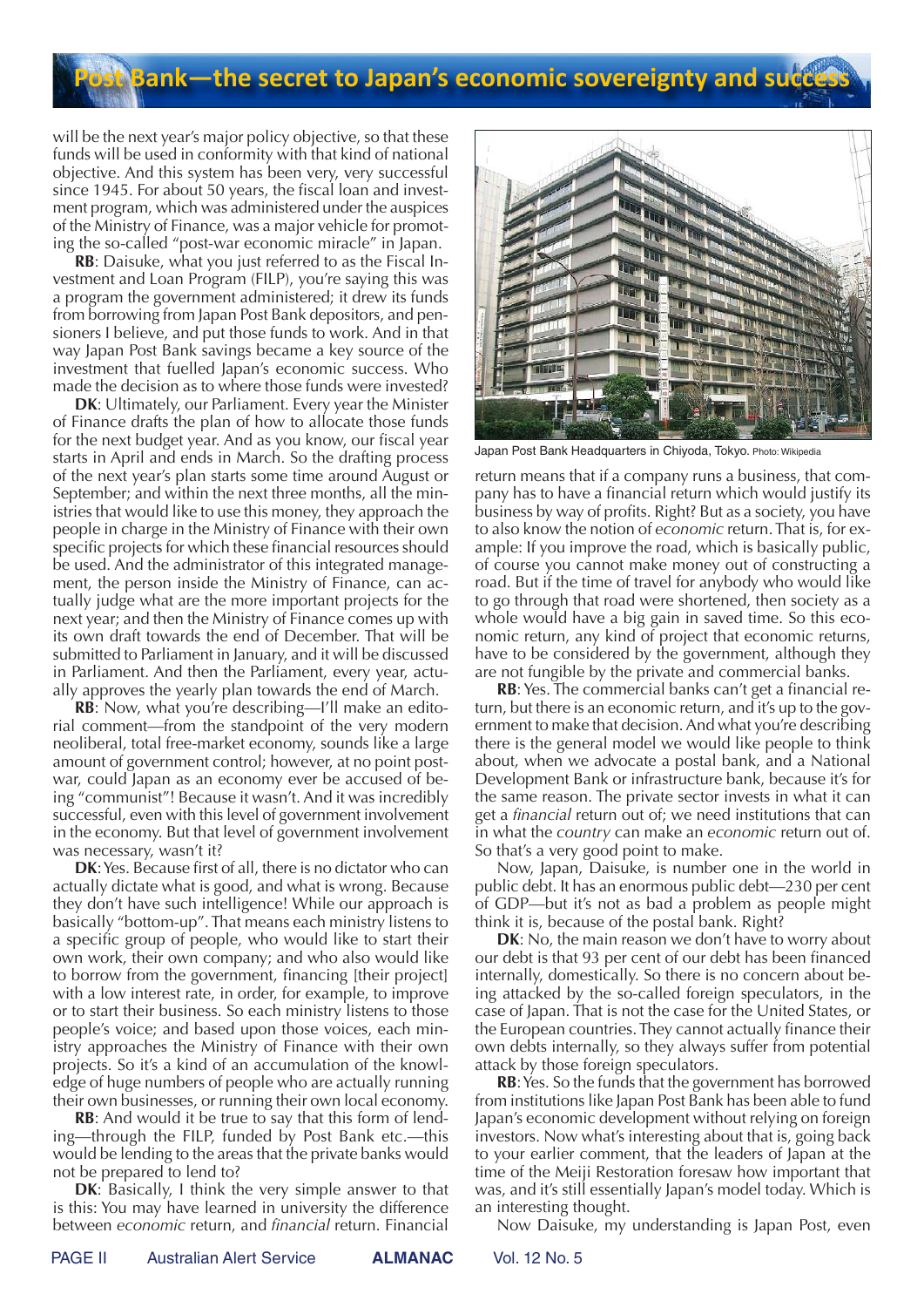## **Bank—the secret to Japan's economic sovereignty and succ**

though Japan has some of the biggest banks in the world—some real megabanks, like Sumitomo Bank—my understanding is Japan Post Bank still has the most deposits of all the Japanese banks! So the people still have a lot of confidence in this public postal system, even though they could choose to put their money somewhere else.

**DK**: Sure, yeah. Because it's somewhat related to the Japanese government, and also it is a huge amount of cash inside, right? And so that's why I think people still have confidence.

**RB**: As I mentioned earlier, you visited Australia and we went to Parliament to talk about the importance of

Glass-Steagall, which was the separation between commercial banking and investment banking that the United States used to have; Japan used to have, after WWII; China still has it, to a large degree, but it's probably one of the only places in the world. Because this was watered down in 1999-2000, and led to the massive boom in speculation. So we advocate returning to a Glass-Steagall separation, it's very important to have that—to have a part of the financial system that's separated from the casino-economy. Do you think a postal bank, because it is owned by the government and can be very large, do you think it's a good step towards a Glass-Steagall separation?

**DK**: Well, I think the existence of Post Bank is not directly related to the issue of Glass-Steagall. But in the case of Japan, the postal savings bank is kind of the "safety net" for the people who like to deposit their money, but I think the postal saving bank itself does not have the competence to lend out money—that is to say, they don't have expertise [to know] whether the money they lend out will be repaid adequately. So because of that, after the WWII, around the years 1950-55, we established some number of government financing corporations, each of which had expertise in, for example, very small business, which was called the Japanese Government Financial Corporation; and also another government corporation called the Japan Finance Corporation for Small and Medium Enterprise. And then we also established the Development Bank of Japan, which had expertise in lending out money to major, large-scale Japanese business, even including such companies as Toyota. And within this kind of—basically, the money which came from Japan Post Bank and also the Japanese pension funds had been distributed to these kind of government corporations, through the system of integrated management. And those [loan] approvals from those government corporations had a much, much lower interest rate than the Japanese commercial banks, if the basic objective of their business conformed to the government's policy.

**RB**: Well that's similar—we actually propose, in our legislation for a postal bank here, that the postal bank would do some lending locally, but also have a relationship with a national infrastructure bank; and to invest those surplus deposits into such an infrastructure bank, which is specialised, and has the expertise to know where to put that money for the economic development of Australia. Because that is not the actual role of a postal bank, to make



The 1868 Meiji Restoration of Japan included a realisation that foreign debt made nations vulnerable to colonial conquest, as evidenced by the colonial takeovers of all of Japan's Asian neighbours except Thailand. This awareness led to the establishment of Japan Post Bank in 1874, partly as a way for Japan to fund its needs internally. Left, an early yen note from the Meiji period. Right, this stamp commemorates the father of Japan's postal service and Post Bank, Maejima Hisoka. Photos: pmgnotes. com; unseenjapan.com

those kind of decisions, as you say. But because it will attract so many deposits—and this has been seen around the world, it's not just Japan where they attract deposits, they attract them all over the place. Kiwibank in New Zealand, Daisuke, is a postal bank, and when it was set up it attracted a *lot* of deposits. Because people want to put their money—they like the security of a public bank, right? But you're right, you need to have people with expertise to know where to put those funds; and as you say, Japan set up these specialised institutions to do that. And this is the sort of thing that we think Australia should be modelling our postal bank on; roughly those kind of principles.

So Daisuke, in conclusion: Would you recommend Australia adopt a postal bank?

**DK**: Yes, sure. But two things I'd like to emphasise. Number one: to supply the money coming from the Post Bank for the purpose of building infrastructure, you've got to be very careful. Most of the infrastructure has to be built, I think, by tax money, which has no return—no repayment. But in the case of then, for example, the highway, whereby you can charge fees on the drivers, since these highways have their own revenue which can be used to repay the loans from the Japanese government, this is actually a fit to this kind of notion. And also, in the case of small businessmen who would like to borrow money, since they would pay back their loans back to those government corporations, this would fit. And also, if you need for example to build a bridge, and that bridge costs a lot, and the local government doesn't have the tax money to finance that kind of big project, then you can mix the tax money with the money coming from the Post Bank, so that the length of repayment can be longer. For example, for the first 10 years, the cost of construction of the bridge should be basically first repaid by the tax money; but then for the next 20 years, using the small space in the local government budget, the rest of the money can be repaid back to the Post Bank.

**RB**: What you're describing there sounds to me like the way that your FILP worked, where it was part of the national budget, but it was regarded as a "second budget", right? **DK**: Yes.

**RB**: And that way, the public could know their funds were being put to use. Daisuke, one final question, which is coming at it from the Australian experience. If you remember from when you were here, we do have these four